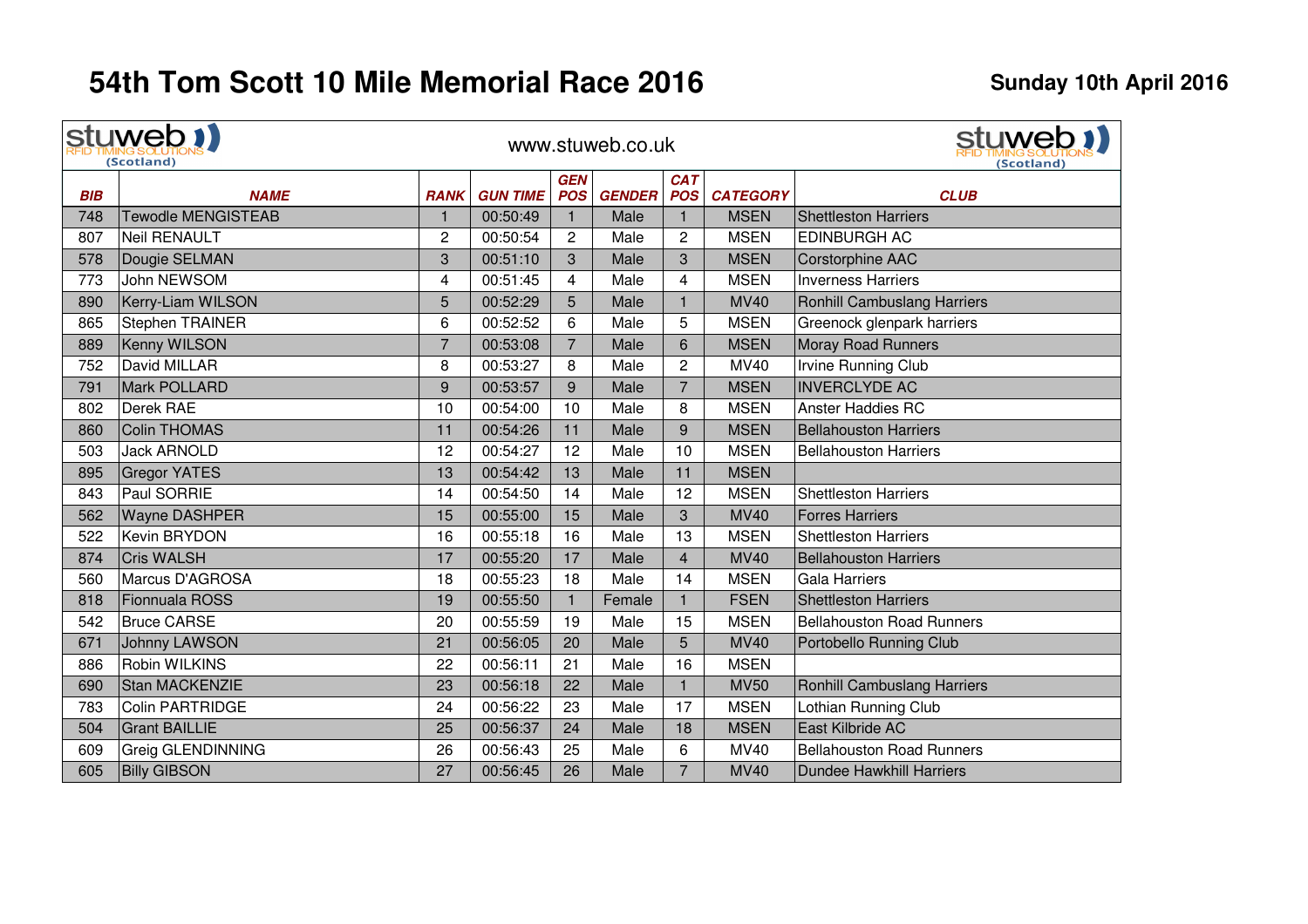$\mathbf{r}$ 

|            | stuweb !!<br>(Scotland)    |             |                 |                          | www.stuweb.co.uk |                          |                 | stuweb 1<br>(Scotland)           |
|------------|----------------------------|-------------|-----------------|--------------------------|------------------|--------------------------|-----------------|----------------------------------|
| <b>BIB</b> | <b>NAME</b>                | <b>RANK</b> | <b>GUN TIME</b> | <b>GEN</b><br><b>POS</b> | <b>GENDER</b>    | <b>CAT</b><br><b>POS</b> | <b>CATEGORY</b> | <b>CLUB</b>                      |
| 885        | <b>Russell WHITTINGTON</b> | 28          | 00:56:45        | 27                       | Male             | 8                        | MV40            | <b>Bellahouston Road Runners</b> |
| 669        | Malcolm LANG               | 29          | 00:57:09        | 28                       | Male             | 19                       | <b>MSEN</b>     | Lothian Running Club             |
| 661        | <b>Scott KENNEDY</b>       | 30          | 00:57:11        | 29                       | Male             | 9                        | MV40            | <b>Shettleston Harriers</b>      |
| 692        | David MACKINTOSH           | 31          | 00:57:13        | 30                       | Male             | 20                       | <b>MSEN</b>     | <b>Bellahouston Harriers</b>     |
| 595        | <b>Michael FULLERTON</b>   | 32          | 00:57:14        | 31                       | Male             | 10                       | <b>MV40</b>     | Portobello Running Club          |
| 758        | <b>James MONTGOMERY</b>    | 33          | 00:57:18        | 32                       | Male             | 21                       | <b>MSEN</b>     | <b>Bellahouston Road Runners</b> |
| 857        | David TAMBURINI            | 34          | 00:57:20        | 33                       | Male             | 11                       | MV40            | <b>INVERCLYDE AC</b>             |
| 559        | Peter CURRIE               | 35          | 00:57:28        | 34                       | Male             | 12                       | <b>MV40</b>     | <b>Dumbarton AAC</b>             |
| 686        | <b>Ross MACDONALD</b>      | 36          | 00:57:51        | 35                       | Male             | 22                       | <b>MSEN</b>     | Law & District Aac               |
| 571        | Daniel DOHERTY             | 37          | 00:58:16        | 36                       | Male             | 23                       | <b>MSEN</b>     | Greenock glenpark harriers       |
| 875        | <b>Chris WALSH</b>         | 38          | 00:58:33        | 37                       | Male             | 24                       | <b>MSEN</b>     | Dundee Hawkhill Harriers         |
| 541        | lain CARROLL               | 39          | 00:58:37        | 38                       | Male             | 25                       | <b>MSEN</b>     |                                  |
| 656        | Jason KANE                 | 40          | 00:58:37        | 39                       | Male             | 26                       | <b>MSEN</b>     | <b>INVERCLYDE AC</b>             |
| 881        | <b>Andrew WHITE</b>        | 41          | 00:58:38        | 40                       | Male             | 13                       | <b>MV40</b>     | Greenock glenpark harriers       |
| 506        | Jenny BANNERMAN            | 42          | 00:58:42        | $\overline{c}$           | Female           | $\overline{c}$           | <b>FSEN</b>     | <b>Inverness Harriers</b>        |
| 688        | <b>Duncan MACFADYEN</b>    | 43          | 00:58:48        | 41                       | Male             | $\overline{2}$           | <b>MV50</b>     | <b>INVERCLYDE AC</b>             |
| 538        | Euan CARRICK               | 44          | 00:58:49        | 42                       | Male             | 27                       | <b>MSEN</b>     | Kilbarchan AAC                   |
| 509        | Alan BAXTER                | 45          | 00:59:01        | 43                       | Male             | 14                       | <b>MV40</b>     | <b>DUMFRIES RUNNING CLUB</b>     |
| 543        | Dougie CARSTAIRS           | 46          | 00:59:08        | 44                       | Male             | 28                       | <b>MSEN</b>     | Portobello Running Club          |
| 511        | Richard BECK               | 47          | 00:59:15        | 45                       | Male             | 29                       | <b>MSEN</b>     | <b>DUMFRIES RUNNING CLUB</b>     |
| 598        | <b>James GALLACHER</b>     | 48          | 00:59:19        | 46                       | Male             | 3                        | <b>MV50</b>     | Kirkintilloch Olympians          |
| 701        | <b>Scott MARTIN</b>        | 49          | 00:59:26        | 47                       | Male             | 15                       | <b>MV40</b>     | Kilmarnock Harrier & AC          |
| 834        | Craig SHIELDS              | 50          | 00:59:27        | 48                       | Male             | 30                       | <b>MSEN</b>     | <b>Garscube Harriers</b>         |
| 547        | Paul CLAWSON               | 51          | 00:59:30        | 49                       | Male             | 31                       | <b>MSEN</b>     | <b>Bellahouston Harriers</b>     |
| 753        | <b>Stuart MILLER</b>       | 52          | 00:59:34        | 50                       | Male             | 32                       | <b>MSEN</b>     | <b>Bellahouston Harriers</b>     |
| 553        | <b>Alistair COX</b>        | 53          | 00:59:42        | 51                       | Male             | 33                       | <b>MSEN</b>     |                                  |
| 700        | <b>Timothy MARTIN</b>      | 54          | 00:59:43        | 52                       | Male             | 34                       | <b>MSEN</b>     | <b>Bellahouston Road Runners</b> |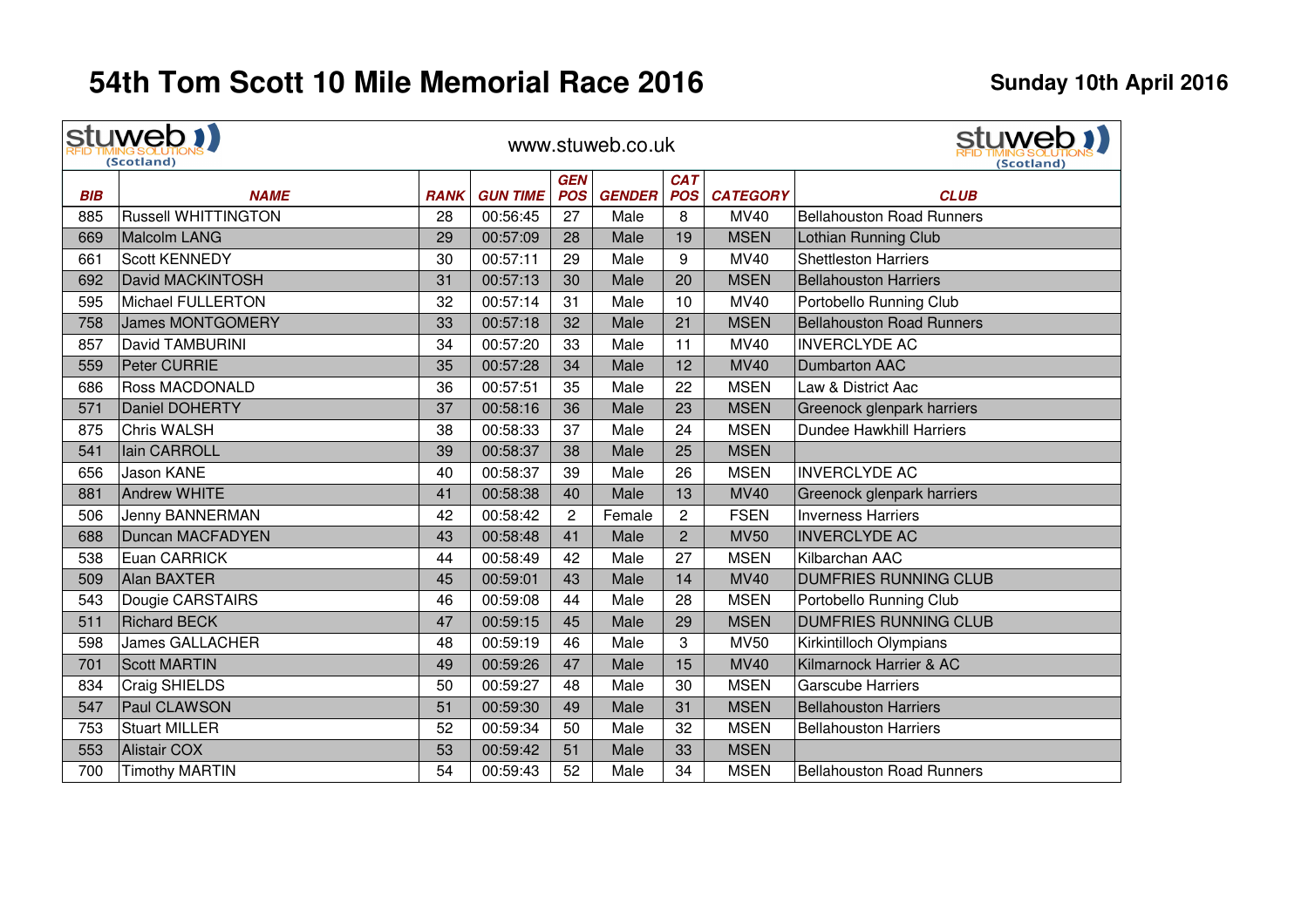|            | stuweb !!<br>(Scotland)      |             |                 |                          | www.stuweb.co.uk |                          |                 | stuweb !!<br>(Scotland)          |
|------------|------------------------------|-------------|-----------------|--------------------------|------------------|--------------------------|-----------------|----------------------------------|
| <b>BIB</b> | <b>NAME</b>                  | <b>RANK</b> | <b>GUN TIME</b> | <b>GEN</b><br><b>POS</b> | <b>GENDER</b>    | <b>CAT</b><br><b>POS</b> | <b>CATEGORY</b> | <b>CLUB</b>                      |
| 532        | <b>Andy CAMPBELL</b>         | 55          | 00:59:53        | 53                       | Male             | 16                       | <b>MV40</b>     | <b>Bellahouston Road Runners</b> |
| 531        | Allan CAMERON                | 56          | 01:00:01        | 54                       | Male             | 17                       | <b>MV40</b>     | Motherwell AC                    |
| 586        | Robbie FERGUSON              | 57          | 01:00:03        | 55                       | Male             | 35                       | <b>MSEN</b>     | <b>Bellahouston Harriers</b>     |
| 630        | Michael HEALY                | 58          | 01:00:06        | 56                       | Male             | 36                       | <b>MSEN</b>     |                                  |
| 745        | Kevin MCQUEEN                | 59          | 01:00:08        | 57                       | Male             | 18                       | <b>MV40</b>     | <b>DUMFRIES RUNNING CLUB</b>     |
| 678        | <b>Mark LIVINGSTONE</b>      | 60          | 01:00:10        | 58                       | Male             | 19                       | <b>MV40</b>     | Irvine Running Club              |
| 679        | Sheena LOGAN                 | 61          | 01:00:11        | 3                        | Female           | 3                        | <b>FSEN</b>     | Fife AC                          |
| 716        | <b>Tony MCCUTCHEON</b>       | 62          | 01:00:32        | 59                       | Male             | 20                       | MV40            | Ronhill Cambuslang Harriers      |
| 714        | <b>Robert MCCULLOCH</b>      | 63          | 01:00:40        | 60                       | Male             | $\overline{4}$           | <b>MV50</b>     | Kilbarchan AAC                   |
| 646        | John HYND                    | 64          | 01:00:41        | 61                       | Male             | 5                        | <b>MV50</b>     | carnegie Harriers                |
| 777        | Jessica OLIVER-BELL          | 65          | 01:00:43        | $\overline{4}$           | Female           | $\overline{4}$           | <b>FSEN</b>     |                                  |
| 879        | Colin WHITBY                 | 66          | 01:00:54        | 62                       | Male             | 37                       | <b>MSEN</b>     | Irvine Running Club              |
| 613        | <b>Ted GOURLEY</b>           | 67          | 01:00:57        | 63                       | Male             | $6\phantom{1}$           | <b>MV50</b>     |                                  |
| 610        | Simon GOLD                   | 68          | 01:01:04        | 64                       | Male             | 38                       | <b>MSEN</b>     | Ronhill Cambuslang Harriers      |
| 899        | Lisa Finlay                  | 69          | 01:01:06        | 5                        | Female           | $\mathbf{1}$             | <b>FV35</b>     | <b>DUMFRIES RUNNING CLUB</b>     |
| 702        | <b>Avril MASON</b>           | 70          | 01:01:07        | 6                        | Female           | $\overline{2}$           | <b>FV35</b>     | <b>Shettleston Harriers</b>      |
| 797        | <b>Christopher Macdonald</b> | 71          | 01:01:18        | 65                       | Male             | 39                       | <b>MSEN</b>     | Motherwell AC                    |
| 594        | Simon FRASER                 | 72          | 01:01:19        | 66                       | Male             | 40                       | <b>MSEN</b>     | <b>Hamilton Harriers</b>         |
| 761        | Alan MOSS                    | 73          | 01:01:22        | 67                       | Male             | 41                       | <b>MSEN</b>     | <b>Bellahouston Road Runners</b> |
| 697        | <b>Christopher MARSH</b>     | 74          | 01:01:25        | 68                       | Male             | 42                       | <b>MSEN</b>     | <b>Giffnock North AAC</b>        |
| 629        | <b>Alex HAY</b>              | 75          | 01:01:29        | 69                       | Male             | $\overline{7}$           | <b>MV50</b>     | Law & District Aac               |
| 847        | Jason STEELE                 | 76          | 01:01:33        | 70                       | Male             | 21                       | MV40            | <b>Giffnock North AAC</b>        |
| 804        | Halina REES                  | 77          | 01:01:37        | $\overline{7}$           | Female           | 5                        | <b>FSEN</b>     | <b>Fife AC</b>                   |
| 708        | Kevin MCCAIG                 | 78          | 01:01:40        | 71                       | Male             | 8                        | <b>MV50</b>     | DUMFRIES RUNNING CLUB            |
| 764        | Stuart MURDOCH               | 79          | 01:01:58        | 72                       | Male             | 22                       | <b>MV40</b>     |                                  |
| 677        | Sarah LIEBNITZ               | 80          | 01:02:06        | 8                        | Female           | 3                        | <b>FV35</b>     | <b>Inverness Harriers</b>        |
| 760        | <b>Robert MORRISON</b>       | 81          | 01:02:07        | 73                       | Male             | 9                        | <b>MV50</b>     |                                  |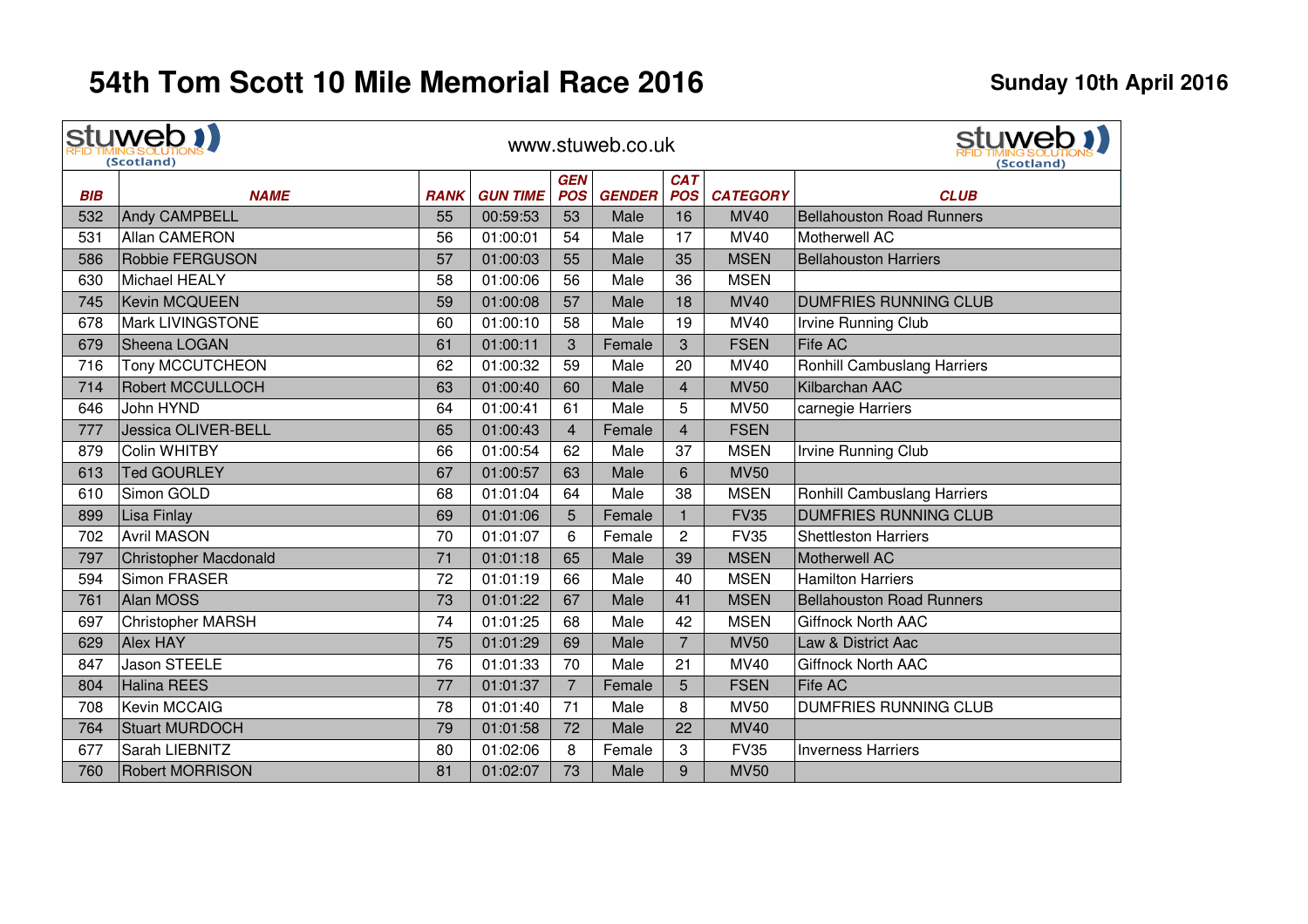|            | stuweb !!<br>(Scotland)  |             |                 |            | www.stuweb.co.uk |                | stuweb 1)<br>(Scotland) |                                  |
|------------|--------------------------|-------------|-----------------|------------|------------------|----------------|-------------------------|----------------------------------|
|            |                          |             |                 | <b>GEN</b> |                  | <b>CAT</b>     |                         |                                  |
| <b>BIB</b> | <b>NAME</b>              | <b>RANK</b> | <b>GUN TIME</b> | <b>POS</b> | <b>GENDER</b>    | <b>POS</b>     | <b>CATEGORY</b>         | <b>CLUB</b>                      |
| 838        | <b>Kevin SLAVEN</b>      | 82          | 01:02:17        | 74         | Male             | 43             | <b>MSEN</b>             | <b>Shettleston Harriers</b>      |
| 557        | <b>Fran CRUMLEY</b>      | 83          | 01:02:28        | 9          | Female           | $\overline{4}$ | <b>FV35</b>             | Helensburgh AAC                  |
| 653        | <b>Barrie JOHNSTONE</b>  | 84          | 01:02:51        | 75         | Male             | 23             | <b>MV40</b>             |                                  |
| 673        | <b>Brian LEES</b>        | 85          | 01:03:10        | 76         | Male             | 10             | <b>MV50</b>             | <b>Falkirk Victoria Harriers</b> |
| 663        | Paul KERNOHAN            | 86          | 01:03:12        | 77         | Male             | 44             | <b>MSEN</b>             | Ronhill Cambuslang Harriers      |
| 520        | John BROGAN              | 87          | 01:03:30        | 78         | Male             | 24             | <b>MV40</b>             |                                  |
| 772        | <b>Scott NELSON</b>      | 88          | 01:03:33        | 79         | Male             | 25             | <b>MV40</b>             | Lothian Running Club             |
| 840        | <b>Thomas SMITH</b>      | 89          | 01:03:48        | 80         | Male             | 45             | <b>MSEN</b>             |                                  |
| 858        | Craig TAYLOR             | 90          | 01:04:07        | 81         | Male             | 26             | MV40                    | Portobello Running Club          |
| 715        | <b>Mary MCCUTCHEON</b>   | 91          | 01:04:19        | 10         | Female           | $\mathbf{1}$   | <b>FV50</b>             | <b>Giffnock North AAC</b>        |
| 534        | David CAMPBELL           | 92          | 01:04:30        | 82         | Male             | 46             | <b>MSEN</b>             | <b>Garscube Harriers</b>         |
| 793        | <b>Garry PORCH</b>       | 93          | 01:04:36        | 83         | Male             | 47             | <b>MSEN</b>             | <b>Bellahouston Road Runners</b> |
| 824        | <b>Grant SANDILANDS</b>  | 94          | 01:04:37        | 84         | Male             | 48             | <b>MSEN</b>             | Kilbarchan AAC                   |
| 723        | <b>Alison MCGILL</b>     | 95          | 01:04:45        | 11         | Female           | 6              | <b>FSEN</b>             | <b>Fife AC</b>                   |
| 817        | Craig ROSS               | 96          | 01:04:52        | 85         | Male             | 1              | <b>MV60</b>             | <b>Dundee Hawkhill Harriers</b>  |
| 870        | <b>Alistair URQUHART</b> | 97          | 01:04:56        | 86         | Male             | 27             | <b>MV40</b>             | <b>Roundhay Runners</b>          |
| 766        | <b>John Paul MURPHY</b>  | 98          | 01:05:13        | 87         | Male             | 49             | <b>MSEN</b>             | Glasgow Triathlon Club           |
| 867        | <b>Raymond TULLY</b>     | 99          | 01:05:13        | 88         | Male             | 28             | <b>MV40</b>             | <b>Dundee Hawkhill Harriers</b>  |
| 859        | Yana THANDRAYEN          | 100         | 01:05:16        | 12         | Female           | 5              | <b>FV35</b>             | Portobello Running Club          |
| 599        | <b>Mark GALLACHER</b>    | 101         | 01:05:18        | 89         | Male             | 29             | <b>MV40</b>             | <b>Motherwell AC</b>             |
| 658        | <b>Karen KENNEDY</b>     | 102         | 01:05:39        | 13         | Female           | 6              | <b>FV35</b>             | carnegie Harriers                |
| 654        | <b>Ruth JOSS</b>         | 103         | 01:06:06        | 14         | Female           | $\overline{7}$ | <b>FSEN</b>             | <b>Shettleston Harriers</b>      |
| 680        | Jonny LOGAN              | 104         | 01:06:08        | 90         | Male             | 50             | <b>MSEN</b>             | Fife AC                          |
| 565        | <b>Matthew DICKIE</b>    | 105         | 01:06:14        | 91         | Male             | 51             | <b>MSEN</b>             |                                  |
| 639        | Paul HOUSTON             | 106         | 01:06:26        | 92         | Male             | 30             | <b>MV40</b>             | <b>Bellahouston Harriers</b>     |
| 587        | David FERGUSON           | 107         | 01:06:30        | 93         | Male             | 52             | <b>MSEN</b>             | <b>Bellahouston Road Runners</b> |
| 514        | Louise BEVERIDGE         | 108         | 01:06:32        | 15         | Female           | 8              | <b>FSEN</b>             | Dundee Hawkhill Harriers         |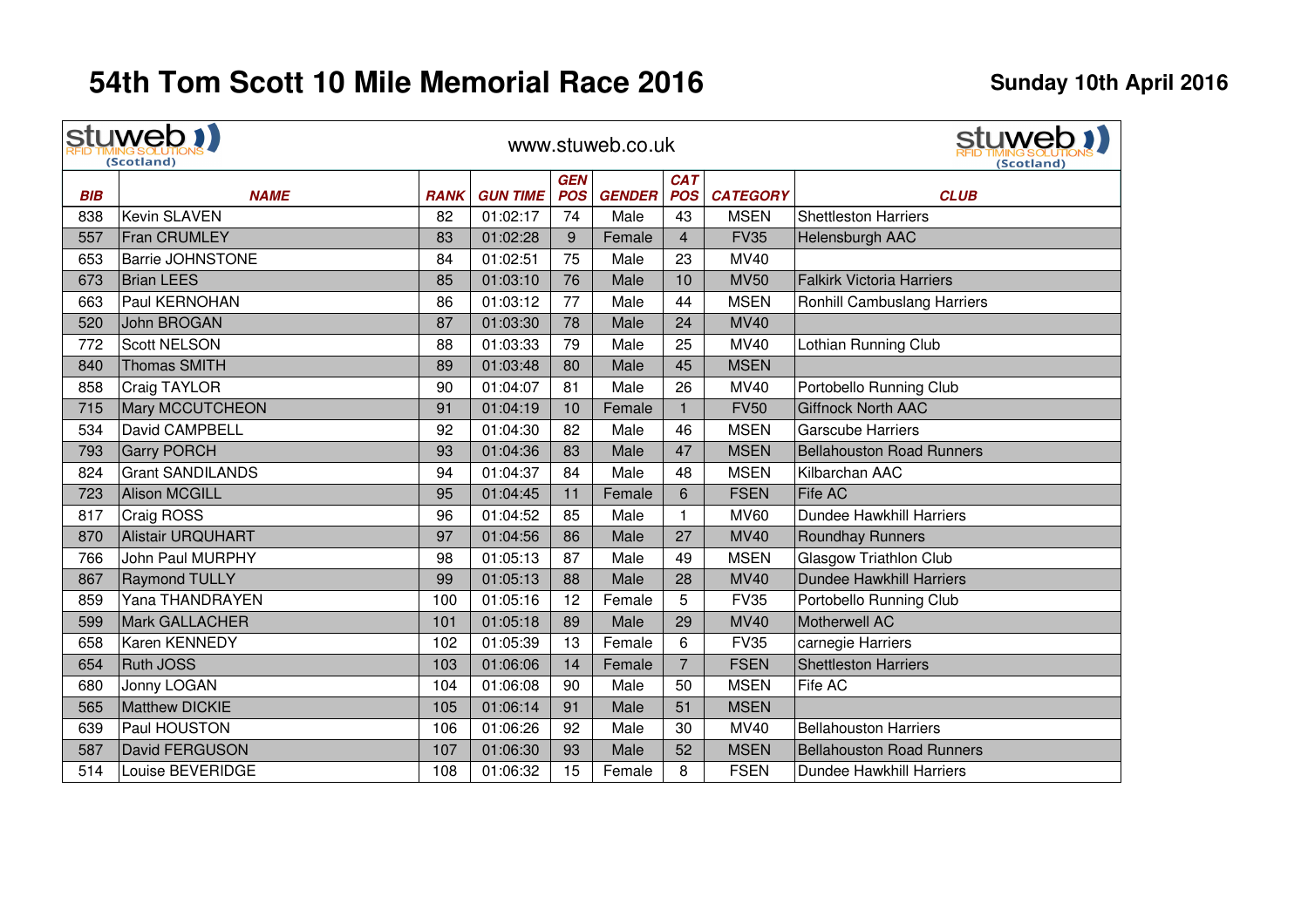|            | stuweb !!<br>(Scotland) |             |                 |                          | www.stuweb.co.uk |                          | stuweb 1)<br>(Scotland) |                                       |
|------------|-------------------------|-------------|-----------------|--------------------------|------------------|--------------------------|-------------------------|---------------------------------------|
| <b>BIB</b> | <b>NAME</b>             | <b>RANK</b> | <b>GUN TIME</b> | <b>GEN</b><br><b>POS</b> | <b>GENDER</b>    | <b>CAT</b><br><b>POS</b> | <b>CATEGORY</b>         | <b>CLUB</b>                           |
| 612        | William GOLDIE          | 109         | 01:06:33        | 94                       | Male             | 11                       | <b>MV50</b>             | Dumbarton AAC                         |
| 882        | Jim WHITE               | 110         | 01:06:39        | 95                       | Male             | 31                       | MV40                    | Motherwell AC                         |
| 778        | Bernadette O'NEIL       | 111         | 01:06:41        | 16                       | Female           | $\overline{7}$           | <b>FV35</b>             | <b>Bellahouston Harriers</b>          |
| 832        | Sandy SHANKLAND         | 112         | 01:06:43        | 96                       | Male             | $\mathbf{2}$             | <b>MV60</b>             | <b>DUMFRIES RUNNING CLUB</b>          |
| 643        | Gordon HUMPHREYS        | 113         | 01:06:55        | 97                       | Male             | 32                       | <b>MV40</b>             | Kirkintilloch Olympians               |
| 567        | Paul DICKSON            | 114         | 01:07:00        | 98                       | Male             | 53                       | <b>MSEN</b>             |                                       |
| 523        | Jonathan BURDON         | 115         | 01:07:01        | 99                       | Male             | 54                       | <b>MSEN</b>             | <b>Dumbarton AAC</b>                  |
| 616        | Norman GROVES           | 116         | 01:07:08        | 100                      | Male             | 12                       | <b>MV50</b>             | Kilbarchan AAC                        |
| 590        | Michael FINDLAY         | 117         | 01:07:09        | 101                      | Male             | 55                       | <b>MSEN</b>             | Corstorphine AAC                      |
| 597        | Allon GALBRAITH         | 118         | 01:07:15        | 102                      | Male             | 13                       | <b>MV50</b>             |                                       |
| 529        | David CALDER            | 119         | 01:07:17        | 103                      | Male             | 14                       | <b>MV50</b>             | <b>Westerlands Cross Country Club</b> |
| 718        | Lynne MCDOWALL          | 120         | 01:07:24        | 17                       | Female           | 8                        | <b>FV35</b>             | <b>Bellahouston Harriers</b>          |
| 878        | <b>Claire WHARTON</b>   | 121         | 01:07:27        | 18                       | Female           | 9                        | <b>FV35</b>             | <b>Bellahouston Road Runners</b>      |
| 546        | Erica CHRISTIE          | 122         | 01:07:35        | 19                       | Female           | $\overline{c}$           | <b>FV50</b>             | <b>Bellahouston Harriers</b>          |
| 829        | Jim SCOTT               | 123         | 01:07:44        | 104                      | Male             | 3                        | <b>MV60</b>             | Portobello Running Club               |
| 814        | <b>Robert ROGERSON</b>  | 124         | 01:07:45        | 105                      | Male             | 15                       | <b>MV50</b>             | Kirkintilloch Olympians               |
| 621        | Michael HAMPSON         | 125         | 01:07:55        | 106                      | Male             | 16                       | <b>MV50</b>             | <b>Giffnock North AAC</b>             |
| 837        | Gordon SIMPSON          | 126         | 01:07:55        | 107                      | Male             | 17                       | <b>MV50</b>             |                                       |
| 736        | Scott MCLEOD            | 127         | 01:08:07        | 108                      | Male             | 33                       | <b>MV40</b>             | Vegetarian Cycling and Athletic Club  |
| 527        | <b>Ross BURTON</b>      | 128         | 01:08:12        | 109                      | Male             | 56                       | <b>MSEN</b>             | Motherwell AC                         |
| 862        | Jim THYNE               | 129         | 01:08:25        | 110                      | Male             | 18                       | <b>MV50</b>             | Hunters Bog Trotters                  |
| 876        | Tony WAYTE              | 130         | 01:08:26        | 111                      | Male             | 19                       | <b>MV50</b>             | <b>STRATHEARN HARRIERS</b>            |
| 765        | <b>Ray MURPHY</b>       | 131         | 01:08:27        | 112                      | Male             | 34                       | <b>MV40</b>             | airdrie harriers                      |
| 848        | Emma STEVENSON          | 132         | 01:08:29        | 20                       | Female           | 9                        | <b>FSEN</b>             | Motherwell AC                         |
| 641        | <b>Richard HUETT</b>    | 133         | 01:08:35        | 113                      | Male             | 35                       | <b>MV40</b>             |                                       |
| 591        | <b>Sian FINLAY</b>      | 134         | 01:08:39        | 21                       | Female           | 10                       | <b>FV35</b>             | <b>DUMFRIES RUNNING CLUB</b>          |
| 665        | Michael KIRWAN          | 135         | 01:08:39        | 114                      | Male             | 20                       | <b>MV50</b>             | Jogscotland                           |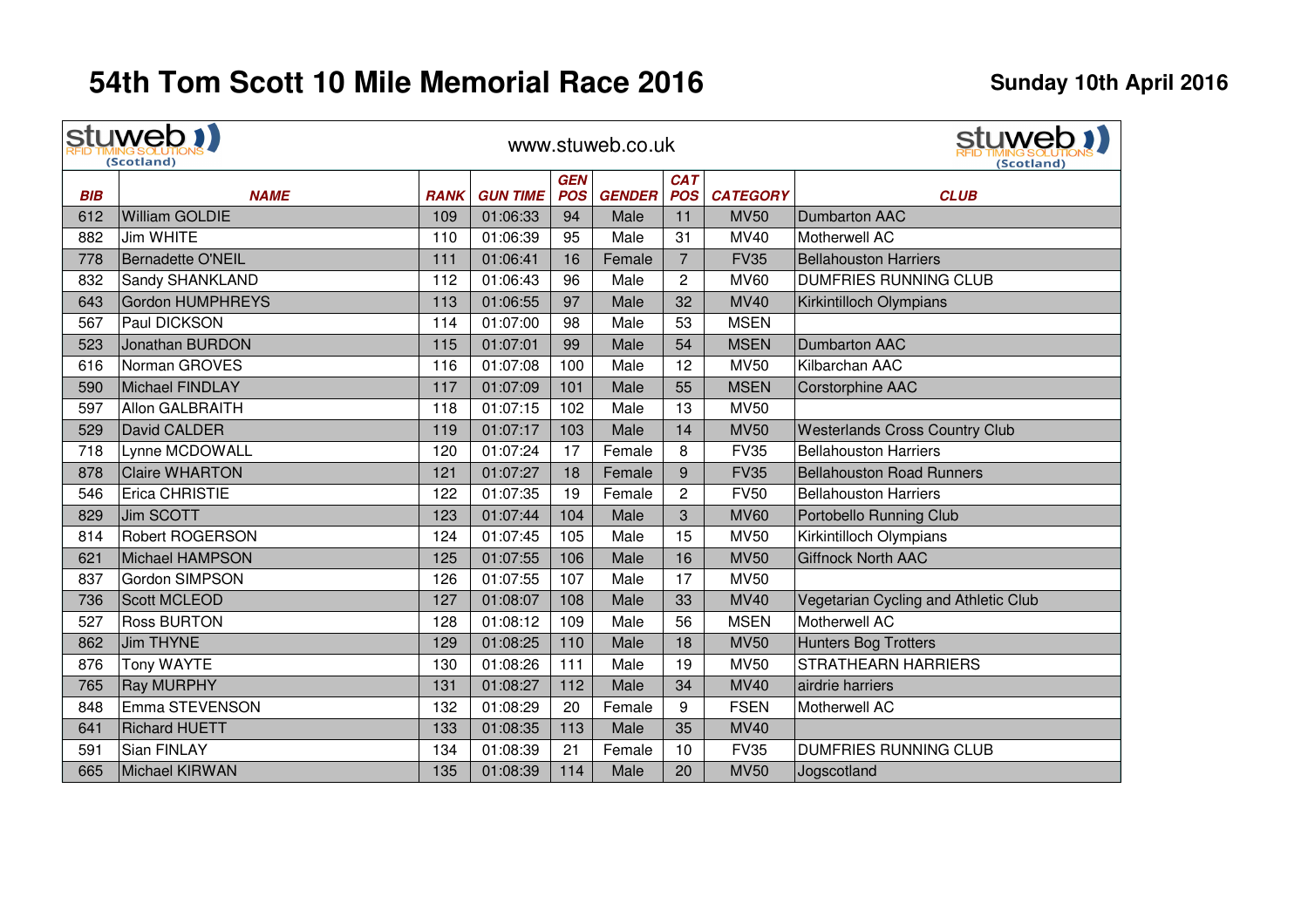|            | stuweb !!<br>(Scotland)           |                    |                 |                          | www.stuweb.co.uk |                          |                 | stuweb !!<br>(Scotland)            |
|------------|-----------------------------------|--------------------|-----------------|--------------------------|------------------|--------------------------|-----------------|------------------------------------|
| <b>BIB</b> |                                   |                    | <b>GUN TIME</b> | <b>GEN</b><br><b>POS</b> | <b>GENDER</b>    | <b>CAT</b><br><b>POS</b> | <b>CATEGORY</b> |                                    |
| 526        | <b>NAME</b><br><b>Gerry BURNS</b> | <b>RANK</b><br>136 | 01:08:47        | 115                      | Male             | 36                       | MV40            | <b>CLUB</b>                        |
| 830        | David SCOTT                       | 137                | 01:08:51        | 116                      | Male             | 57                       | <b>MSEN</b>     | <b>Ronhill Cambuslang Harriers</b> |
| 800        | Kevin QUEENAN                     | 138                | 01:09:01        | 117                      | Male             | 37                       | <b>MV40</b>     | <b>Bellahouston Road Runners</b>   |
| 788        | Neil PENDRICH                     | 139                | 01:09:04        | 118                      | Male             | 38                       | <b>MV40</b>     |                                    |
|            |                                   |                    |                 |                          |                  |                          |                 | Carnethy Hill Running Club         |
| 558        | Jamie CUNNINGHAM                  | 140                | 01:09:15        | 119                      | Male             | 58                       | <b>MSEN</b>     | <b>Hamilton Harriers</b>           |
| 730        | David MCKAY                       | 141                | 01:09:35        | 120                      | Male             | 59                       | <b>MSEN</b>     | <b>Garscube Harriers</b>           |
| 750        | John MILL                         | 142                | 01:09:40        | 121                      | Male             | 21                       | <b>MV50</b>     | DUNDEE ROAD RUNNERS AC             |
| 779        | Tom ORD                           | 143                | 01:09:49        | 122                      | Male             | 22                       | <b>MV50</b>     | Victoria Park City Of Glasgow Ac   |
| 552        | Scott COULTER                     | 144                | 01:09:52        | 123                      | Male             | 60                       | <b>MSEN</b>     | <b>Maryhill Harriers</b>           |
| 633        | <b>Tom HENDERSON</b>              | 145                | 01:09:58        | 124                      | Male             | 39                       | <b>MV40</b>     | Law & District Aac                 |
| 707        | <b>Gerard MCCAFFERTY</b>          | 146                | 01:10:08        | 125                      | Male             | 23                       | <b>MV50</b>     | Lothian Running Club               |
| 732        | <b>Paul MCKENDRY</b>              | 147                | 01:10:08        | 126                      | Male             | 24                       | <b>MV50</b>     | <b>Clydesdale Harriers</b>         |
| 505        | Norman BAILLIE                    | 148                | 01:10:18        | 127                      | Male             | 4                        | <b>MV60</b>     | <b>Garscube Harriers</b>           |
| 704        | <b>Jim MCANENY</b>                | 149                | 01:10:31        | 128                      | Male             | 25                       | <b>MV50</b>     | <b>Garscube Harriers</b>           |
| 614        | <b>Ewart GRAY</b>                 | 150                | 01:10:40        | 129                      | Male             | 26                       | <b>MV50</b>     | <b>Hamilton Harriers</b>           |
| 675        | <b>Richard LEYTON</b>             | 151                | 01:10:48        | 130                      | Male             | 40                       | <b>MV40</b>     | <b>Bellahouston Road Runners</b>   |
| 828        | Robin SCOTT                       | 152                | 01:10:54        | 131                      | Male             | 1.                       | <b>MV70</b>     | Kilbarchan AAC                     |
| 662        | Iain KENNEDY                      | 153                | 01:10:57        | 132                      | Male             | 27                       | <b>MV50</b>     |                                    |
| 513        | Julie BEVERIDGE                   | 154                | 01:10:59        | 22                       | Female           | 11                       | <b>FV35</b>     | Calderglen Harriers                |
| 696        | Craig MARSDEN                     | 155                | 01:11:21        | 133                      | Male             | 61                       | <b>MSEN</b>     | <b>Garscube Harriers</b>           |
| 556        | Lorne CRAWFORD                    | 156                | 01:11:27        | 134                      | Male             | 41                       | MV40            |                                    |
| 615        | <b>Stuart GRAY</b>                | 157                | 01:11:35        | 135                      | Male             | 62                       | <b>MSEN</b>     | Motherwell AC                      |
| 841        | Simon SMITH                       | 158                | 01:11:42        | 136                      | Male             | 63                       | <b>MSEN</b>     |                                    |
| 528        | <b>Augustine CAIRNEY</b>          | 159                | 01:11:45        | 137                      | Male             | 28                       | <b>MV50</b>     | <b>Clydesdale Harriers</b>         |
| 816        | Steven ROONEY                     | 160                | 01:11:48        | 138                      | Male             | 64                       | <b>MSEN</b>     |                                    |
| 751        | <b>Derek MILLAR</b>               | 161                | 01:11:50        | 139                      | Male             | 42                       | <b>MV40</b>     | Clyderunners                       |
| 631        | Malcolm HECTOR                    | 162                | 01:11:59        | 140                      | Male             | 5                        | <b>MV60</b>     | Jogscotland                        |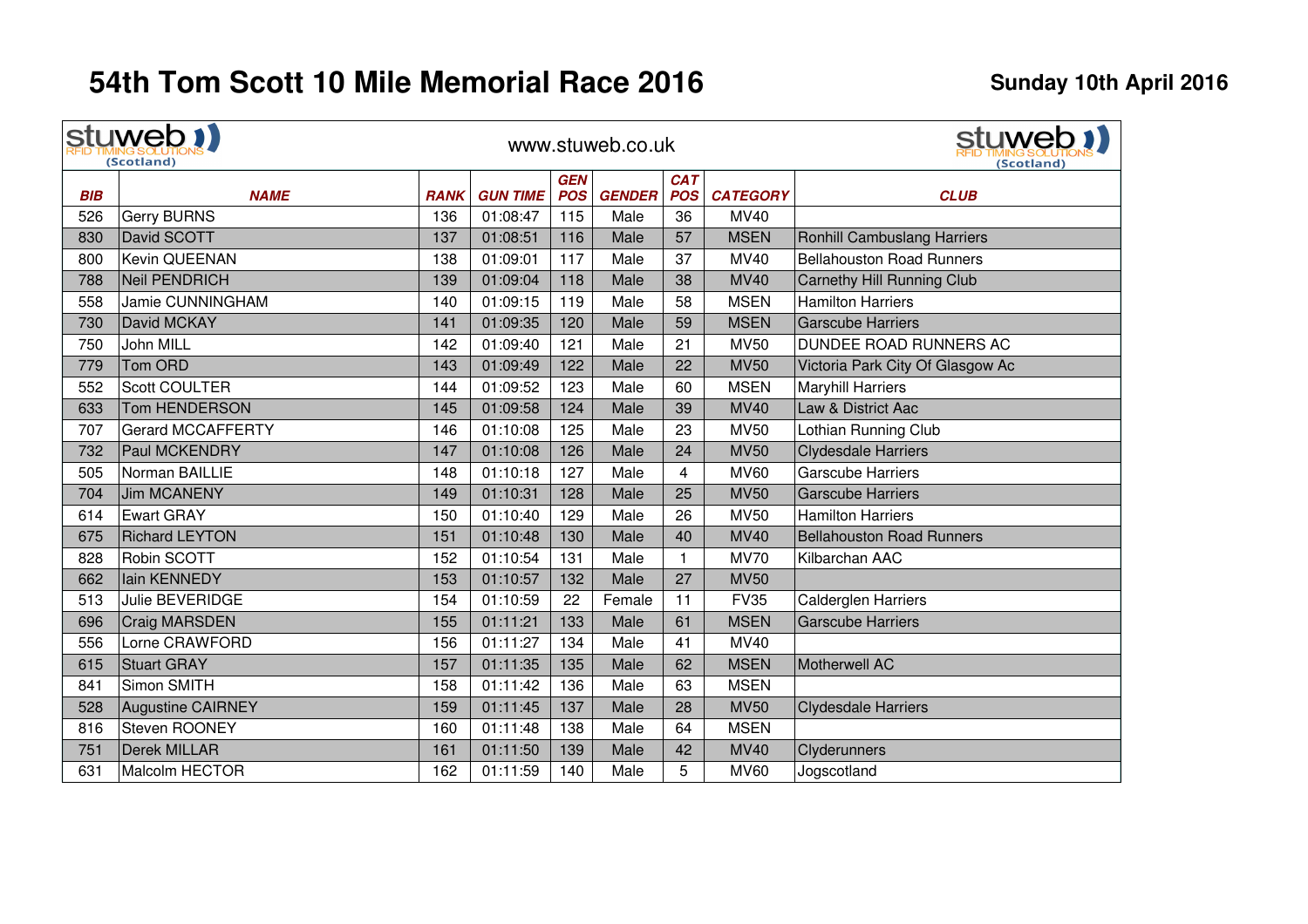$\mathbf{r}$ 

|            | stuweb 1)<br>(Scotland) |             |                 |                          | www.stuweb.co.uk |                          |                 | stuweb 1<br>(Scotland)                          |
|------------|-------------------------|-------------|-----------------|--------------------------|------------------|--------------------------|-----------------|-------------------------------------------------|
| <b>BIB</b> | <b>NAME</b>             | <b>RANK</b> | <b>GUN TIME</b> | <b>GEN</b><br><b>POS</b> | <b>GENDER</b>    | <b>CAT</b><br><b>POS</b> | <b>CATEGORY</b> | <b>CLUB</b>                                     |
| 894        | Julia WYLIE             | 163         | 01:12:02        | 23                       | Female           | 3                        | <b>FV50</b>     | Kilbarchan AAC / Scottish Veteran Harriers Club |
| 674        | <b>Tomas LENNON</b>     | 164         | 01:12:10        | 141                      | Male             | 43                       | MV40            | Kirkintilloch Olympians                         |
| 536        | <b>Richard CAREY</b>    | 165         | 01:12:16        | 142                      | Male             | 65                       | <b>MSEN</b>     |                                                 |
| 524        | David BURNS             | 166         | 01:12:30        | 143                      | Male             | 29                       | <b>MV50</b>     | <b>DUMFRIES RUNNING CLUB</b>                    |
| 719        | <b>Rodger MCELENEY</b>  | 167         | 01:12:47        | 144                      | Male             | 30                       | <b>MV50</b>     | <b>Giffnock North AAC</b>                       |
| 637        | Allan HOGARTH           | 168         | 01:13:00        | 145                      | Male             | 31                       | <b>MV50</b>     |                                                 |
| 803        | <b>Emily RAMSAY</b>     | 169         | 01:13:07        | 24                       | Female           | 12                       | <b>FV35</b>     | Portobello Running Club                         |
| 721        | Ross MCGEOCH            | 170         | 01:13:21        | 146                      | Male             | 66                       | <b>MSEN</b>     | <b>Bellahouston Road Runners</b>                |
| 563        | David DAWSON            | 171         | 01:13:29        | 147                      | Male             | 44                       | <b>MV40</b>     | <b>Hamilton Harriers</b>                        |
| 880        | Ann WHITE               | 172         | 01:13:33        | 25                       | Female           | $\mathbf{1}$             | <b>FV60</b>     | <b>Garscube Harriers</b>                        |
| 754        | <b>Bobby MILLER</b>     | 173         | 01:13:44        | 148                      | Male             | 32                       | <b>MV50</b>     |                                                 |
| 672        | Robert LAWSON           | 174         | 01:13:45        | 149                      | Male             | 67                       | <b>MSEN</b>     |                                                 |
| 515        | <b>Ross BICKERSTAFF</b> | 175         | 01:13:57        | 150                      | Male             | 33                       | <b>MV50</b>     | <b>Hamilton Harriers</b>                        |
| 776        | David NORRIE            | 176         | 01:14:00        | 151                      | Male             | $6\phantom{1}$           | <b>MV60</b>     | Fife AC                                         |
| 825        | Debbie SAVAGE           | 177         | 01:14:04        | 26                       | Female           | 13                       | <b>FV35</b>     | Helensburgh AAC                                 |
| 576        | Kevin DOOHAN            | 178         | 01:14:07        | 152                      | Male             | 45                       | <b>MV40</b>     | <b>Giffnock North AAC</b>                       |
| 819        | Colin ROSS              | 179         | 01:14:07        | 153                      | Male             | 34                       | <b>MV50</b>     | <b>Shettleston Harriers</b>                     |
| 580        | Craig DOUGLAS           | 180         | 01:14:13        | 154                      | Male             | 46                       | MV40            |                                                 |
| 582        | <b>Kevin DURNIAN</b>    | 181         | 01:14:15        | 155                      | Male             | 68                       | <b>MSEN</b>     | Motherwell AC                                   |
| 821        | Neil ROWNEY             | 182         | 01:14:17        | 156                      | Male             | 47                       | MV40            |                                                 |
| 741        | Mr MCNULTY              | 183         | 01:14:45        | 157                      | Male             | 69                       | <b>MSEN</b>     |                                                 |
| 651        | Michael JARDINE         | 184         | 01:14:58        | 158                      | Male             | 35                       | <b>MV50</b>     | <b>DUMFRIES RUNNING CLUB</b>                    |
| 720        | <b>James MCFADDEN</b>   | 185         | 01:15:05        | 159                      | Male             | 48                       | <b>MV40</b>     |                                                 |
| 634        | Nigel HETHERINGTON      | 186         | 01:15:11        | 160                      | Male             | 36                       | <b>MV50</b>     | Motherwell AC                                   |
| 668        | <b>Stefan KUHR</b>      | 187         | 01:15:26        | 161                      | Male             | 49                       | <b>MV40</b>     | <b>Garscube Harriers</b>                        |
| 687        | Alan MACDONALD          | 188         | 01:15:31        | 162                      | Male             | 37                       | <b>MV50</b>     |                                                 |
| 572        | Maria DOHERTY           | 189         | 01:15:35        | 27                       | Female           | 14                       | <b>FV35</b>     | Jogscotland                                     |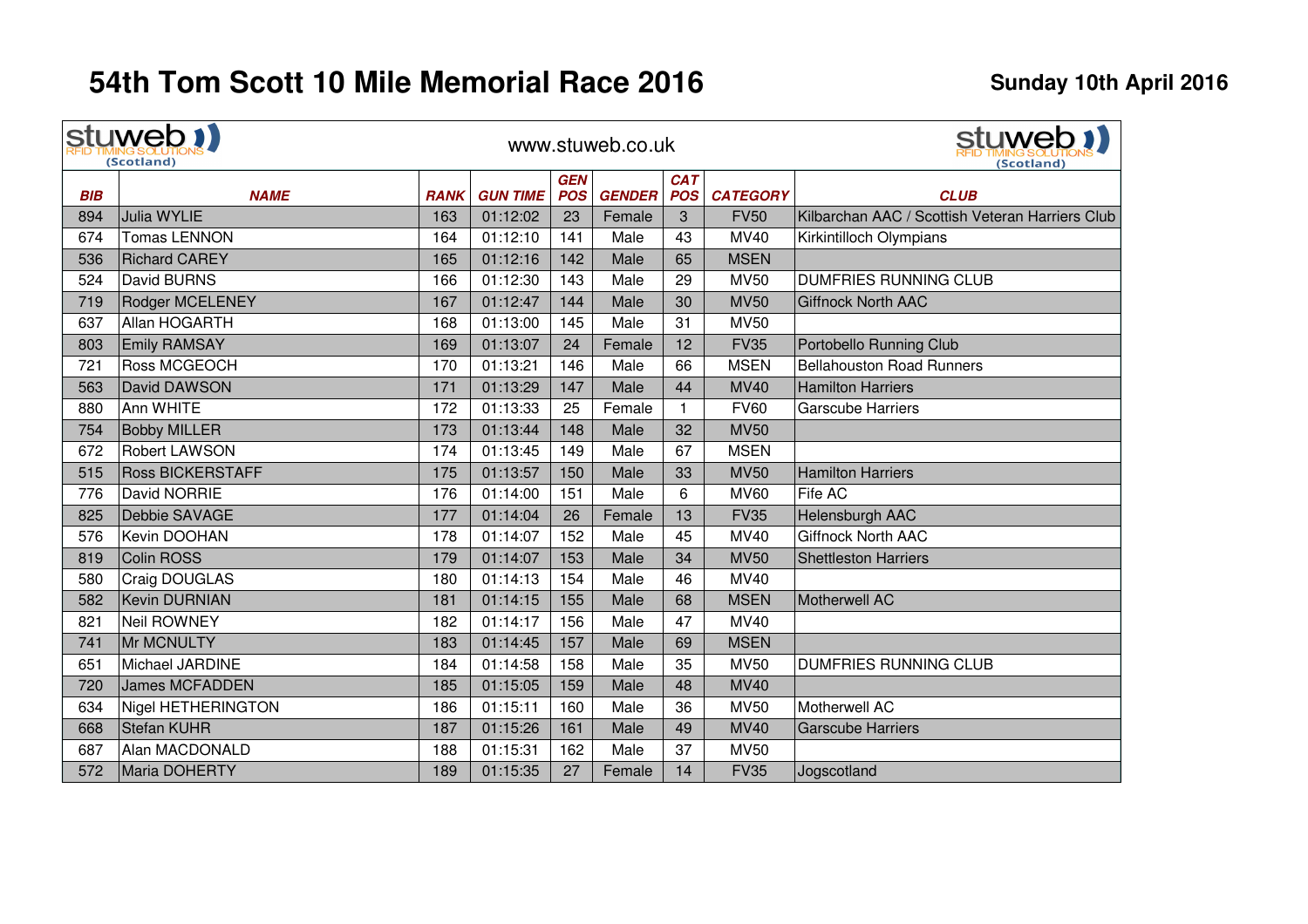|            | stuweb !!<br>(Scotland)   |             |                 |            | www.stuweb.co.uk |                |                 | stuweb 1)<br>(Scotland)          |
|------------|---------------------------|-------------|-----------------|------------|------------------|----------------|-----------------|----------------------------------|
|            |                           |             |                 | <b>GEN</b> |                  | <b>CAT</b>     |                 |                                  |
| <b>BIB</b> | <b>NAME</b>               | <b>RANK</b> | <b>GUN TIME</b> | <b>POS</b> | <b>GENDER</b>    | <b>POS</b>     | <b>CATEGORY</b> | <b>CLUB</b>                      |
| 742        | <b>Kevin MCPHILLIPS</b>   | 190         | 01:15:39        | 163        | Male             | 50             | <b>MV40</b>     | Springburn Harriers              |
| 796        | <b>Aaron PRESLEY</b>      | 191         | 01:15:48        | 164        | Male             | 70             | <b>MSEN</b>     | Jogscotland                      |
| 789        | <b>Graeme PERT</b>        | 192         | 01:16:00        | 165        | Male             | 38             | <b>MV50</b>     | <b>Bellahouston Road Runners</b> |
| 689        | Anne MACFARLANE           | 193         | 01:16:05        | 28         | Female           | $\overline{4}$ | <b>FV50</b>     | <b>DUMFRIES RUNNING CLUB</b>     |
| 619        | David HAMILL              | 194         | 01:16:13        | 166        | Male             | 39             | <b>MV50</b>     | <b>Garscube Harriers</b>         |
| 507        | <b>Wayne BARLOW</b>       | 195         | 01:16:20        | 167        | Male             | 51             | <b>MV40</b>     |                                  |
| 569        | Christopher DOAK          | 196         | 01:16:22        | 168        | Male             | 71             | <b>MSEN</b>     | <b>Bellahouston Road Runners</b> |
| 798        | <b>Stephen PURVIS</b>     | 197         | 01:16:31        | 169        | Male             | 52             | <b>MV40</b>     | airdrie harriers                 |
| 636        | Jane Wild                 | 198         | 01:16:35        | 29         | Female           | 15             | <b>FV35</b>     | <b>Bellahouston Road Runners</b> |
| 604        | David GEDDES              | 199         | 01:16:44        | 170        | Male             | 40             | <b>MV50</b>     | <b>Garscube Harriers</b>         |
| 855        | Louise SUTHERLAND         | 200         | 01:17:10        | 30         | Female           | 5              | <b>FV50</b>     | <b>Giffnock North AAC</b>        |
| 813        | Dale RODGERS              | 201         | 01:17:27        | 171        | Male             | 53             | <b>MV40</b>     |                                  |
| 731        | <b>Alison MCKEAN</b>      | 202         | 01:17:39        | 31         | Female           | 16             | <b>FV35</b>     | <b>DUMFRIES RUNNING CLUB</b>     |
| 709        | Marina MCCALLUM           | 203         | 01:17:46        | 32         | Female           | 17             | <b>FV35</b>     | <b>Clydesdale Harriers</b>       |
| 635        | Alan HILL                 | 204         | 01:17:54        | 172        | Male             | $\overline{7}$ | <b>MV60</b>     | Springburn Harriers              |
| 602        | <b>Andrew GALLOWAY</b>    | 205         | 01:18:00        | 173        | Male             | 72             | <b>MSEN</b>     |                                  |
| 768        | <b>Frank MURPHY</b>       | 206         | 01:18:01        | 174        | Male             | $\overline{c}$ | <b>MV70</b>     |                                  |
| 592        | Morna FLEMING             | 207         | 01:18:04        | 33         | Female           | $\overline{2}$ | <b>FV60</b>     | carnegie Harriers                |
| 664        | <b>Andrew KIRKHOPE</b>    | 208         | 01:18:17        | 175        | Male             | 41             | <b>MV50</b>     | <b>Shettleston Harriers</b>      |
| 839        | Madeline SMILLIE          | 209         | 01:18:39        | 34         | Female           | 18             | <b>FV35</b>     | <b>Bellahouston Road Runners</b> |
| 548        | <b>Andrew COCHRAN</b>     | 210         | 01:18:46        | 176        | Male             | 54             | <b>MV40</b>     | <b>Bellahouston Harriers</b>     |
| 628        | <b>Tabitha HAWTHORN</b>   | 211         | 01:18:57        | 35         | Female           | 19             | <b>FV35</b>     |                                  |
| 512        | <b>Stephen BELL</b>       | 212         | 01:18:59        | 177        | Male             | 8              | <b>MV60</b>     | <b>Bellahouston Road Runners</b> |
| 738        | <b>Christine MCMENEMY</b> | 213         | 01:19:01        | 36         | Female           | 6              | <b>FV50</b>     | airdrie harriers                 |
| 717        | Julia MCDONALD            | 214         | 01:19:05        | 37         | Female           | 20             | <b>FV35</b>     | <b>Bellahouston Road Runners</b> |
| 502        | <b>Anna ANDERSON</b>      | 215         | 01:19:15        | 38         | Female           | 10             | <b>FSEN</b>     |                                  |
| 659        | Linda KENNEDY             | 216         | 01:19:15        | 39         | Female           | 21             | <b>FV35</b>     | <b>Garscube Harriers</b>         |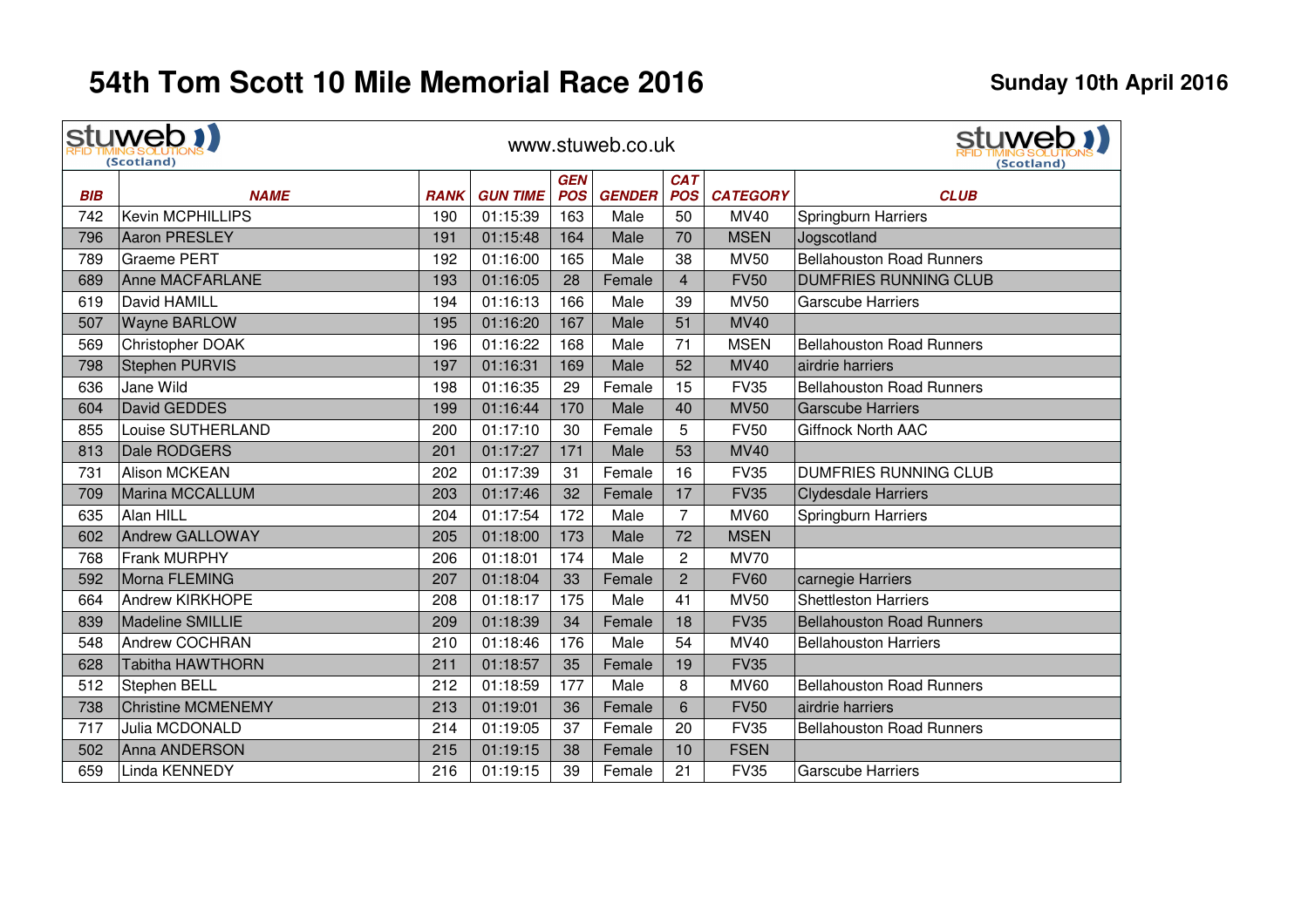|            | stuweb !!<br>(Scotland) |             |                 |                          | www.stuweb.co.uk |                          | stuweb 1)<br>(Scotland` |                                  |
|------------|-------------------------|-------------|-----------------|--------------------------|------------------|--------------------------|-------------------------|----------------------------------|
| <b>BIB</b> | <b>NAME</b>             | <b>RANK</b> | <b>GUN TIME</b> | <b>GEN</b><br><b>POS</b> | <b>GENDER</b>    | <b>CAT</b><br><b>POS</b> | <b>CATEGORY</b>         | <b>CLUB</b>                      |
| 733        | <b>Ross MCLEAN</b>      | 217         | 01:19:15        | 178                      | Male             | 55                       | <b>MV40</b>             | Motherwell AC                    |
| 852        | David STIRLING          | 218         | 01:19:16        | 179                      | Male             | 56                       | MV40                    | Ronhill Cambuslang Harriers      |
| 585        | Janet FELLOWES          | 219         | 01:19:20        | 40                       | Female           | 3                        | <b>FV60</b>             | Helensburgh AAC                  |
| 568        | Mark DILLON             | 220         | 01:19:34        | 180                      | Male             | 57                       | <b>MV40</b>             | <b>STRATHEARN HARRIERS</b>       |
| 581        | Angela DOWNIE           | 221         | 01:19:44        | 41                       | Female           | 22                       | <b>FV35</b>             | Motherwell AC                    |
| 729        | Leanne MCINTOSH         | 222         | 01:19:45        | 42                       | Female           | 23                       | <b>FV35</b>             | <b>Bellahouston Road Runners</b> |
| 695        | Alan MALONEY            | 223         | 01:19:47        | 181                      | Male             | 58                       | <b>MV40</b>             |                                  |
| 831        | William SCOULAR         | 224         | 01:19:59        | 182                      | Male             | 9                        | <b>MV60</b>             | Law & District Aac               |
| 770        | <b>Caroline MUTCH</b>   | 225         | 01:20:19        | 43                       | Female           | 24                       | <b>FV35</b>             | <b>Troon Tortoises</b>           |
| 535        | <b>Matthew CANNING</b>  | 226         | 01:21:01        | 183                      | Male             | 42                       | <b>MV50</b>             |                                  |
| 794        | Pamela PORTEOUS         | 227         | 01:21:01        | 44                       | Female           | 25                       | <b>FV35</b>             | <b>RON'S RUNNERS</b>             |
| 747        | Kenny MEARNS            | 228         | 01:21:13        | 184                      | Male             | 43                       | <b>MV50</b>             | Lothian Running Club             |
| 584        | <b>Steven FARRER</b>    | 229         | 01:21:21        | 185                      | Male             | 73                       | <b>MSEN</b>             |                                  |
| 683        | Louise LOVE             | 230         | 01:21:27        | 45                       | Female           | 26                       | <b>FV35</b>             |                                  |
| 574        | Angus DONALD            | 231         | 01:21:30        | 186                      | Male             | 59                       | <b>MV40</b>             | <b>Dundee Hawkhill Harriers</b>  |
| 726        | Jacqueline MCGUIRE      | 232         | 01:21:33        | 46                       | Female           | 27                       | <b>FV35</b>             | <b>Bellahouston Road Runners</b> |
| 648        | <b>Emily JACKSON</b>    | 233         | 01:21:35        | 47                       | Female           | 11                       | <b>FSEN</b>             | <b>Bellahouston Harriers</b>     |
| 820        | <b>James ROWLEY</b>     | 234         | 01:21:50        | 187                      | Male             | 10                       | <b>MV60</b>             | Law & District Aac               |
| 836        | Lynne SIM               | 235         | 01:21:54        | 48                       | Female           | 28                       | <b>FV35</b>             | <b>Bellahouston Harriers</b>     |
| 833        | Maree SHEPHERD          | 236         | 01:22:03        | 49                       | Female           | 12                       | <b>FSEN</b>             | <b>Bellahouston Road Runners</b> |
| 749        | <b>Graeme MICHIE</b>    | 237         | 01:22:09        | 188                      | Male             | 44                       | <b>MV50</b>             | Kirkintilloch Olympians          |
| 588        | <b>Osvaldo FERULA</b>   | 238         | 01:22:43        | 189                      | Male             | 45                       | <b>MV50</b>             |                                  |
| 898        | Christopher Barbour     | 239         | 01:23:28        | 190                      | Male             | 46                       | <b>MV50</b>             | Law & District Aac               |
| 795        | <b>Bob PORTEOUS</b>     | 240         | 01:23:37        | 191                      | Male             | 11                       | <b>MV60</b>             | SCOTTISH VETERAN HARRIERS CLUB   |
| 872        | Gerinta WALKER          | 241         | 01:23:42        | 50                       | Female           | 29                       | <b>FV35</b>             | Law & District Aac               |
| 699        | <b>Rhona MARTIN</b>     | 242         | 01:24:00        | 51                       | Female           | 13                       | <b>FSEN</b>             | <b>Bellahouston Harriers</b>     |
| 863        | Kate TODD               | 243         | 01:24:10        | 52                       | Female           | $\overline{4}$           | <b>FV60</b>             | Kilmarnock Harrier & AC          |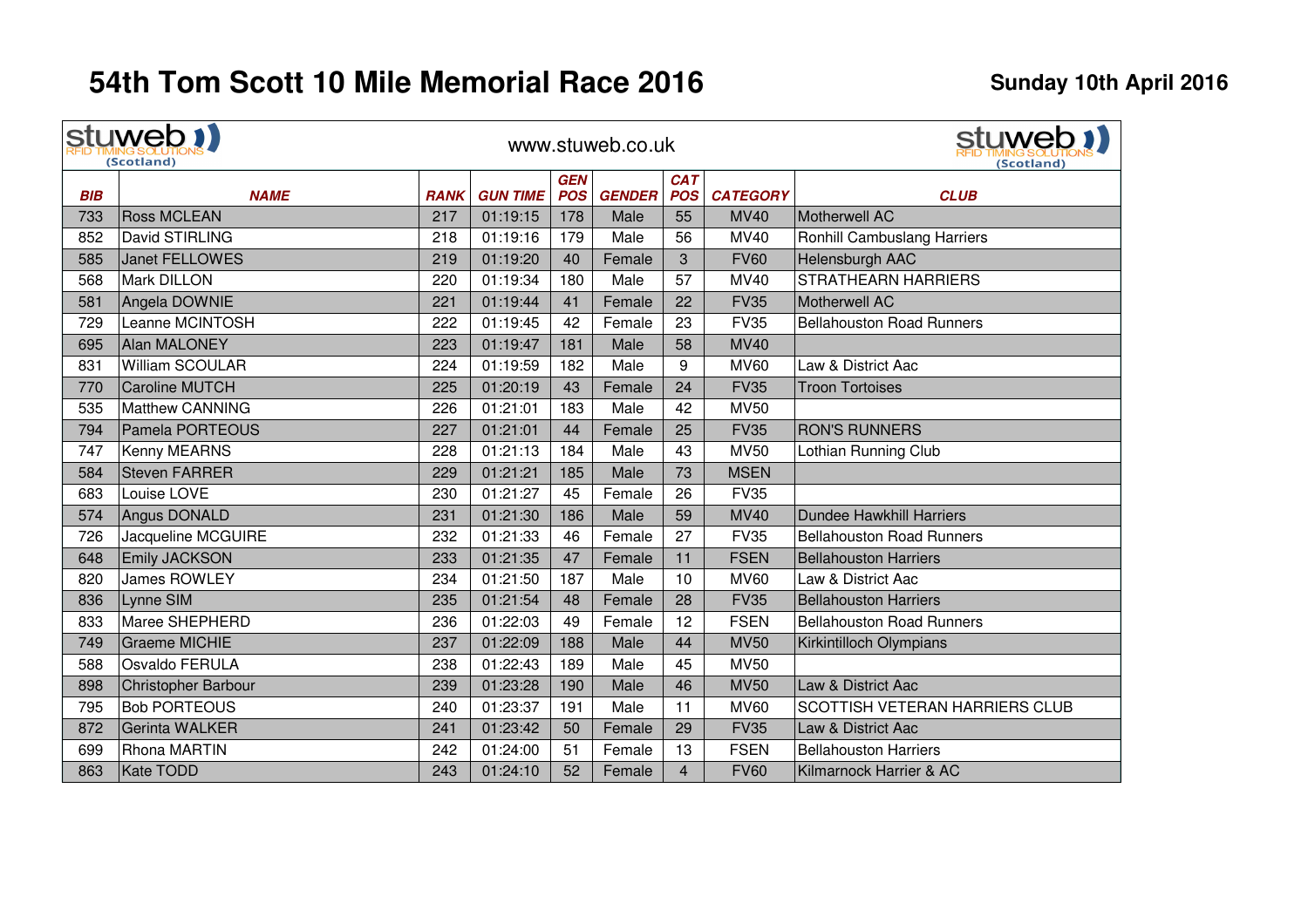|            | stuweb !!<br>(Scotland)   |             |                 |                          | www.stuweb.co.uk |                          |                 | stuweb 1)<br>(Scotland)          |
|------------|---------------------------|-------------|-----------------|--------------------------|------------------|--------------------------|-----------------|----------------------------------|
| <b>BIB</b> | <b>NAME</b>               | <b>RANK</b> | <b>GUN TIME</b> | <b>GEN</b><br><b>POS</b> | <b>GENDER</b>    | <b>CAT</b><br><b>POS</b> | <b>CATEGORY</b> | <b>CLUB</b>                      |
| 780        | John OWENS                | 244         | 01:24:11        | 192                      | Male             | 12                       | <b>MV60</b>     | Springburn Harriers              |
| 706        | Gillian MCCAFFER          | 245         | 01:24:22        | 53                       | Female           | 30                       | <b>FV35</b>     | Motherwell AC                    |
| 896        | <b>Pauline YOUNGER</b>    | 246         | 01:24:55        | 54                       | Female           | 7                        | <b>FV50</b>     | Kirkintilloch Olympians          |
| 537        | <b>Alan CARNIHAN</b>      | 247         | 01:25:10        | 193                      | Male             | 60                       | <b>MV40</b>     |                                  |
| 737        | Kirsty MCMEECHAN          | 248         | 01:25:13        | 55                       | Female           | 31                       | <b>FV35</b>     | Lothian Running Club             |
| 575        | Joyce DONALD              | 249         | 01:25:16        | 56                       | Female           | 32                       | <b>FV35</b>     | <b>Dundee Hawkhill Harriers</b>  |
| 781        | Pamela PARKER             | 250         | 01:25:37        | 57                       | Female           | 33                       | <b>FV35</b>     | Kirkintilloch Olympians          |
| 827        | <b>Catherine SCOTT</b>    | 251         | 01:25:50        | 58                       | Female           | 8                        | <b>FV50</b>     | <b>Giffnock North AAC</b>        |
| 887        | Anne WILLIAMSON           | 252         | 01:26:02        | 59                       | Female           | 9                        | <b>FV50</b>     | <b>Giffnock North AAC</b>        |
| 660        | <b>Gayle KENNEDY</b>      | 253         | 01:26:10        | 60                       | Female           | 34                       | <b>FV35</b>     | <b>Giffnock North AAC</b>        |
| 845        | Karen SPEIRS              | 254         | 01:26:50        | 61                       | Female           | 35                       | <b>FV35</b>     | <b>Bellahouston Harriers</b>     |
| 650        | <b>Fiona JARDINE</b>      | 255         | 01:27:11        | 62                       | Female           | 36                       | <b>FV35</b>     | <b>DUMFRIES RUNNING CLUB</b>     |
| 849        | Alan STEWART              | 256         | 01:27:24        | 194                      | Male             | 13                       | <b>MV60</b>     | <b>Giffnock North AAC</b>        |
| 640        | Jennifer HOYLE            | 257         | 01:27:55        | 63                       | Female           | 14                       | <b>FSEN</b>     | <b>Bellahouston Harriers</b>     |
| 694        | <b>Shirley MACNAB</b>     | 258         | 01:27:58        | 64                       | Female           | 10                       | <b>FV50</b>     | Kirkintilloch Olympians          |
| 805        | Lynn REID                 | 259         | 01:27:58        | 65                       | Female           | 37                       | <b>FV35</b>     | <b>Bellahouston Road Runners</b> |
| 792        | Francis POLLOCK           | 260         | 01:27:59        | 195                      | Male             | 74                       | <b>MSEN</b>     |                                  |
| 815        | <b>Allan ROONEY</b>       | 261         | 01:28:38        | 196                      | Male             | 61                       | <b>MV40</b>     |                                  |
| 728        | <b>John MCINCH</b>        | 262         | 01:28:47        | 197                      | Male             | 62                       | MV40            |                                  |
| 561        | <b>Allison DALTON</b>     | 263         | 01:28:58        | 66                       | Female           | 15                       | <b>FSEN</b>     | Jogscotland                      |
| 551        | <b>Catherine CONNELLY</b> | 264         | 01:29:07        | 67                       | Female           | 38                       | <b>FV35</b>     | Springburn Harriers              |
| 554        | Coyle COYLE               | 265         | 01:29:07        | 68                       | Female           | 39                       | <b>FV35</b>     | Springburn Harriers              |
| 809        | Peter RITCHIE             | 266         | 01:29:09        | 198                      | Male             | 47                       | <b>MV50</b>     | PERTH ROAD RUNNERS               |
| 577        | Marie DOOHAN              | 267         | 01:29:11        | 69                       | Female           | 40                       | <b>FV35</b>     | <b>Giffnock North AAC</b>        |
| 684        | Dorothy LUCAS             | 268         | 01:29:22        | 70                       | Female           | 5                        | <b>FV60</b>     | <b>Strathaven Striders</b>       |
| 756        | Linda MOFFAT              | 269         | 01:29:42        | 71                       | Female           | 41                       | <b>FV35</b>     | <b>Bellahouston Harriers</b>     |
| 897        | Allan Moore               | 270         | 01:29:49        | 199                      | Male             | 75                       | <b>MSEN</b>     |                                  |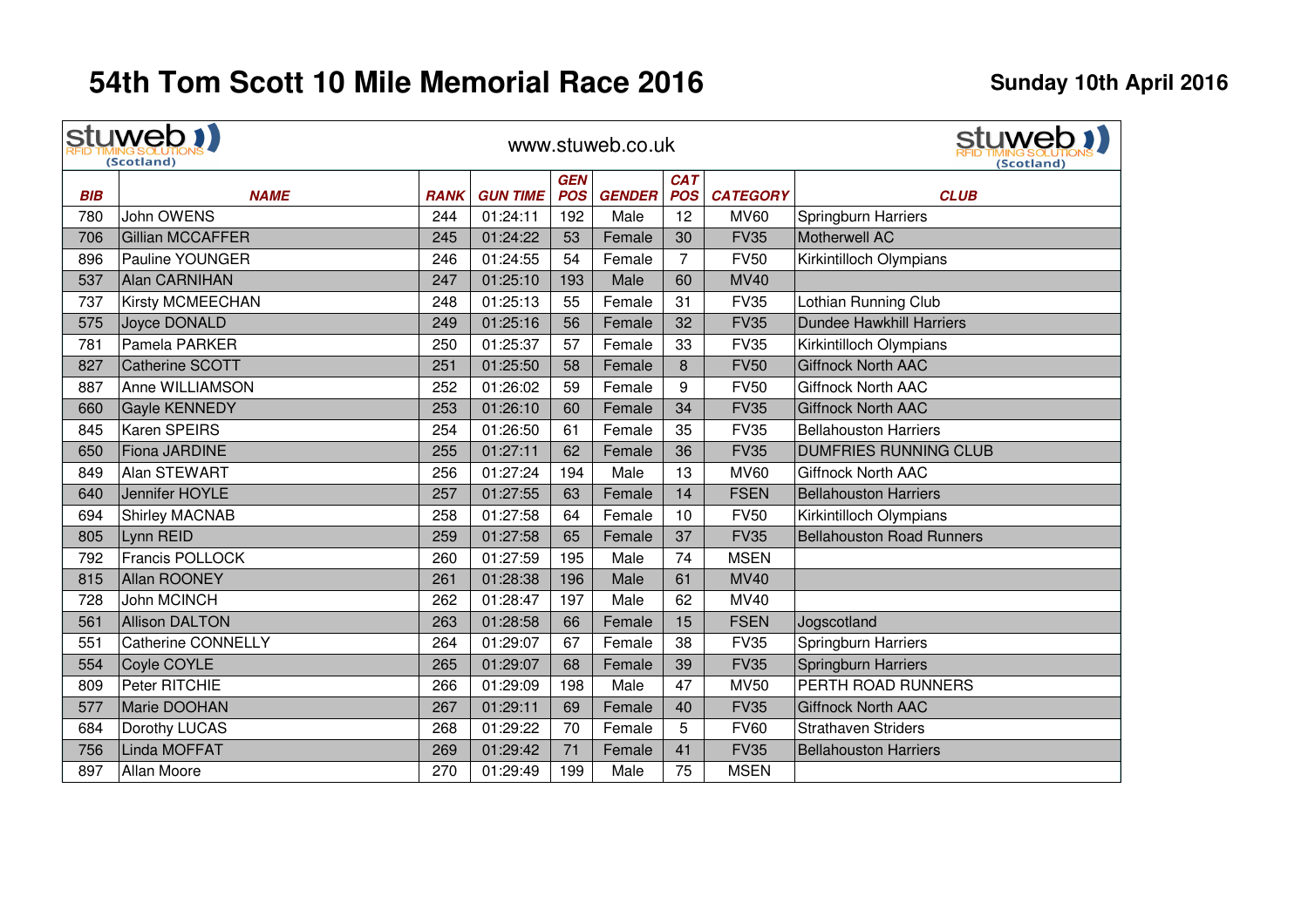|            | stuweb !!<br>(Scotland)   |             |                 |                          | www.stuweb.co.uk |                          | stuweb 1<br>(Scotland) |                              |
|------------|---------------------------|-------------|-----------------|--------------------------|------------------|--------------------------|------------------------|------------------------------|
| <b>BIB</b> | <b>NAME</b>               | <b>RANK</b> | <b>GUN TIME</b> | <b>GEN</b><br><b>POS</b> | <b>GENDER</b>    | <b>CAT</b><br><b>POS</b> | <b>CATEGORY</b>        | <b>CLUB</b>                  |
| 518        | <b>Yvonne BRENNAN</b>     | 271         | 01:29:53        | 72                       | Female           | 42                       | <b>FV35</b>            |                              |
| 638        | Barbara HOGG              | 272         | 01:29:57        | 73                       | Female           | 43                       | <b>FV35</b>            | Motherwell AC                |
| 725        | Sean MCGLEENAN            | 273         | 01:30:39        | 200                      | Male             | 48                       | <b>MV50</b>            | <b>DUMFRIES RUNNING CLUB</b> |
| 763        | <b>Elaine MULCAHY</b>     | 274         | 01:30:39        | 74                       | Female           | 44                       | <b>FV35</b>            | Giffnock North AAC           |
| 705        | David MCBRIDE             | 275         | 01:31:09        | 201                      | Male             | 63                       | <b>MV40</b>            |                              |
| 892        | Gary WOOD                 | 276         | 01:32:14        | 202                      | Male             | 76                       | <b>MSEN</b>            | Motherwell AC                |
| 842        | Kenny SMITH               | 277         | 01:32:25        | 203                      | Male             | 64                       | <b>MV40</b>            |                              |
| 644        | Michelle HUMPHREYS        | 278         | 01:32:37        | 75                       | Female           | 45                       | <b>FV35</b>            | Kirkintilloch Olympians      |
| 755        | <b>Richard MILLS</b>      | 279         | 01:32:53        | 204                      | Male             | 65                       | <b>MV40</b>            |                              |
| 525        | <b>Saty BURNS</b>         | 280         | 01:34:01        | 76                       | Female           | 46                       | <b>FV35</b>            | <b>DUMFRIES RUNNING CLUB</b> |
| 589        | <b>Pauline FERULA</b>     | 281         | 01:34:13        | 77                       | Female           | 47                       | <b>FV35</b>            |                              |
| 652        | Caroline JOHNSTON         | 282         | 01:34:14        | 78                       | Female           | 48                       | <b>FV35</b>            |                              |
| 884        | Jeanette WHITESIDE        | 283         | 01:34:34        | 79                       | Female           | 11                       | <b>FV50</b>            |                              |
| 866        | Lindsay TULLOCH-FERN      | 284         | 01:34:36        | 80                       | Female           | 16                       | <b>FSEN</b>            |                              |
| 877        | Jane WEMYSS               | 285         | 01:34:36        | 81                       | Female           | 49                       | <b>FV35</b>            |                              |
| 510        | Alexandra BAXTER          | 286         | 01:34:57        | 82                       | Female           | 50                       | <b>FV35</b>            |                              |
| 727        | Pauline MCGUIRE           | 287         | 01:35:11        | 83                       | Female           | 12                       | <b>FV50</b>            |                              |
| 775        | Arthur NIMMO              | 288         | 01:35:19        | 205                      | Male             | 14                       | <b>MV60</b>            | <b>Giffnock North AAC</b>    |
| 620        | Angela HAMMOND            | 289         | 01:36:03        | 84                       | Female           | 51                       | <b>FV35</b>            | <b>Giffnock North AAC</b>    |
| 645        | Lesley HUNTER             | 290         | 01:36:06        | 85                       | Female           | 13                       | <b>FV50</b>            | <b>Giffnock North AAC</b>    |
| 713        | Stella MCCULLOCH          | 291         | 01:36:17        | 86                       | Female           | 52                       | <b>FV35</b>            | <b>Bellahouston Harriers</b> |
| 724        | <b>Sharlene MCGILVRAY</b> | 292         | 01:36:24        | 87                       | Female           | 53                       | <b>FV35</b>            | <b>Irvine Running Club</b>   |
| 864        | Jim TRACEY                | 293         | 01:36:35        | 206                      | Male             | 49                       | <b>MV50</b>            | Motherwell AC                |
| 844        | Stephen SOUTH             | 294         | 01:36:47        | 207                      | Male             | 15                       | <b>MV60</b>            |                              |
| 693        | Helen MACLEAN             | 295         | 01:36:52        | 88                       | Female           | 17                       | <b>FSEN</b>            | Motherwell AC                |
| 545        | <b>Tracy CHALMERS</b>     | 296         | 01:38:27        | 89                       | Female           | 54                       | <b>FV35</b>            | <b>Anster Haddies RC</b>     |
| 601        | Jacqui GALLOWAY           | 297         | 01:38:27        | 90                       | Female           | 14                       | <b>FV50</b>            | <b>Anster Haddies RC</b>     |